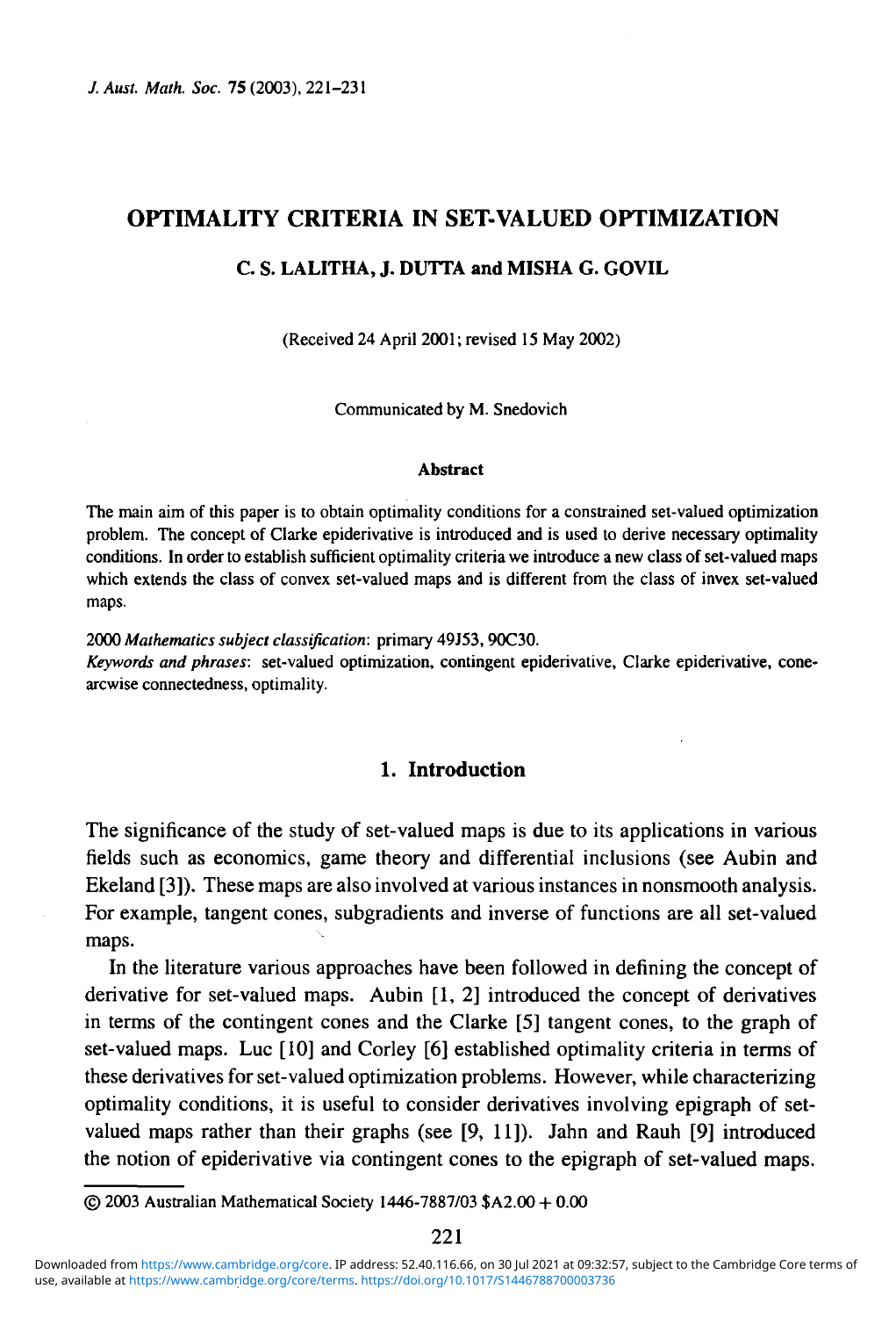It is important to note that Jahn and Rauh [9] introduced a single-valued map as the derivative of a set-valued map. Since the contingent cones are not necessarily convex, Gotz and Jahn [8] required the convexity of the set-valued maps in order to derive the necessary optimality conditions for a set-valued optimization problem. Sach and Craven [11] introduced a derivative, in the sense of Aubin and Ekeland [3], by considering Clarke tangent cone to the epigraph where the derivative introduced is a set-valued map. The notion of invexity for set-valued maps was also introduced by Sach and Craven [11] and optimality conditions were obtained for a constrained set-valued optimization problem. Motivated by the works of Gotz and Jahn [8] and Sach and Craven  $[11]$  we introduce here the notion of a Clarke epiderivative of a set-valued map. We would also like to mention that this Clarke epiderivative is a single-valued map, unlike the derivative considered by Sach and Craven [11].

In Section 2 some basic definitions and results are given. In Section 3 we introduce the notion of Clarke epiderivative for set-valued maps in terms of Clarke tangent cone. Fritz John type necessary optimality conditions are obtained in this section, for a constrained set-valued optimization problem in terms of the Clarke epiderivative. In Section 4 of the paper the notion of arcwise connectedness is introduced for set-valued maps as an extension of the notion of convexity. We demonstrate the effectiveness of this new class of maps in proving sufficient optimality criteria for the optimization problem considered in Section 3. With the help of an example it has been shown that this class of set-valued maps is different from the class of invex set-valued maps considered by Sach and Craven [11].

#### **2. Preliminaries**

For any real normed linear space *Y,* let 0y denote the origin of *Y* and let *Y\** denote the dual space of *Y.* Let *C* be a pointed closed convex cone in *Y* and let

$$
C^* = \{ \varphi \in Y^* : \varphi(y) \ge 0 \ \forall y \in C \}
$$

be the *dual cone* for C. For  $A \subseteq Y$ , define the *contingent cone*  $T(A, y^*)$  to A at y<sup>\*</sup> as

$$
T(A, y^*) = \{h \in Y : \exists t_n \downarrow 0, \exists h_n \to h \text{ with } y^* + t_n h_n \in A \ \forall n\}
$$

and the *normal cone N(A*, y\*) to *A* at y\* as

$$
N(A, y^*) = \{ \varphi \in Y^* : \varphi(y) \le 0 \ \forall y \in T(A, y^*) \}.
$$

The *Clarke tangent* cone  $T_c(A, y^*)$  to A at y<sup>\*</sup> is given as

 $T_c(A, y^*) = \{h \in Y : \forall y_n \rightarrow y^* \text{, and } \forall t_n \downarrow 0, \exists h_n \rightarrow h \text{ with } y_n + t_n h_n \in A \ \forall n\}.$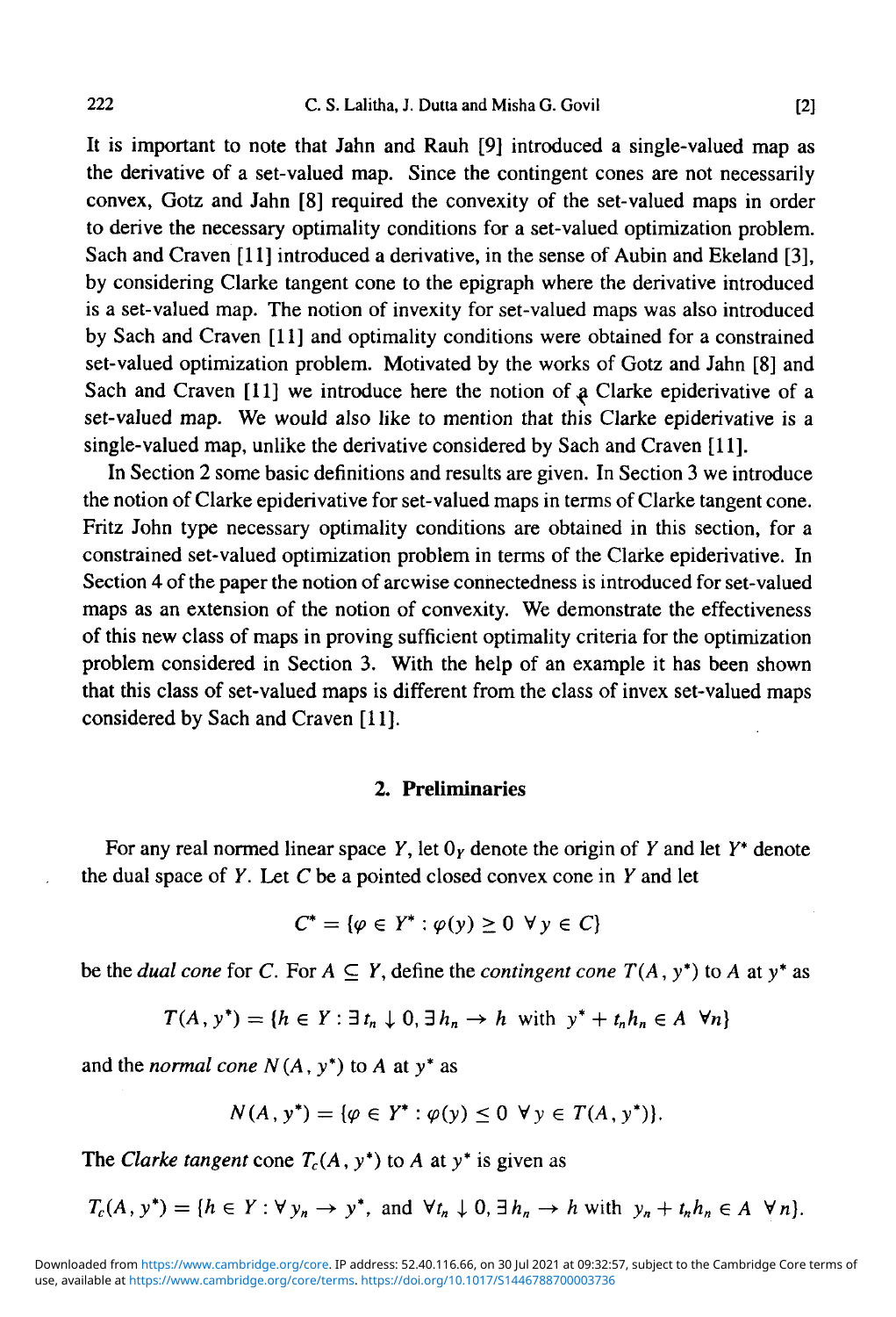The Clarke tangent cone  $T_c(A, y^*)$  is a closed convex cone and  $T_c(A, y^*) \subseteq T(A, y^*)$ . If A is a convex set then  $T_c(A, y^*) = T(A, y^*)$ .

We now present the concept of contingent epiderivative introduced by Jahn and Rauh [9] for set-valued maps. Let  $X$  be a real normed linear space and  $S$  be a nonempty subset of X. Let  $F : S \to 2^Y$  be a set-valued map. The epigraph of F, denoted by  $epi(F)$ , is defined as

$$
epi(F) = \{(x, y) \in X \times Y : x \in S, y \in F(x) + C\}.
$$

Let  $x^* \in S$  with  $y^* \in F(x^*)$ . A single valued map  $DF(x^*, y^*) : X \to Y$ whose epigraph equals the contingent cone to the epigraph of  $F$  at  $(x^*, y^*)$ , that is,  $epi(DF(x^*, y^*)) = T(epi(F), (x^*, y^*))$  is called the *contingent epiderivative* of *F* at  $(x^*, y^*)$ . The map  $DF(x^*, y^*)$  is not necessarily convex as  $T(\text{epi}(F), (x^*, y^*))$ may not be convex.

Sach and Craven [11] introduced the concept of derivative, in the sense of Aubin and Ekeland [3], for  $\hat{F}(x) = F(x) + C$ . Let  $gr(F)$  denote the *graph* of a set-valued map  $F: X \to 2^Y$ , given by

$$
gr(F) = \{(x, y) \in X \times Y : x \in X, y \in F(x)\}.
$$

The derivative of  $\hat{F}$  at  $(x^*, y^*) \in \mathfrak{gr}(F)$  is the set-valued map  $D\hat{F}(x^*, y^*)$  whose graph is  $T_c(\text{epi}(F), (x^*, y^*))$ , that is  $\text{gr}(D\hat{F}(x^*, y^*)) = T_c(\text{epi}(F), (x^*, y^*))$ .

A set-valued map  $F: X \to 2^Y$  is said to be *C-convex* on *S*, where *S* is a convex subset of X, if for all  $x_1, x_2 \in S$ ,  $\alpha \in [0, 1]$ 

$$
(1-\alpha)F(x_1)+\alpha F(x_2)\subseteq F((1-\alpha)x_1+\alpha x_2)+C.
$$

The following alternative theorem is by Craven [7, Theorem 3.4.2].

LEMMA 2.1. *Let X and Y be real normed linear spaces and C be a closed convex cone in Y with nonempty interior. Let the single valued map*  $f : S \rightarrow Y$  *be C-convex where S is a convex subset of X. Then exactly one of the following systems has a solution*

- (i) There exists  $x \in S$  such that  $-f(x) \in \text{int } C$ .
- (ii) There exists  $\varphi \in C^*$ ,  $\varphi \neq 0_Y$ , such that  $\varphi(f(x)) \geq 0$  for all  $x \in S$ .

## **3. Necessary optimality criteria**

In this section we first introduce the concept of Clarke epiderivative for a set-valued map  $F: X \rightarrow 2^Y$ .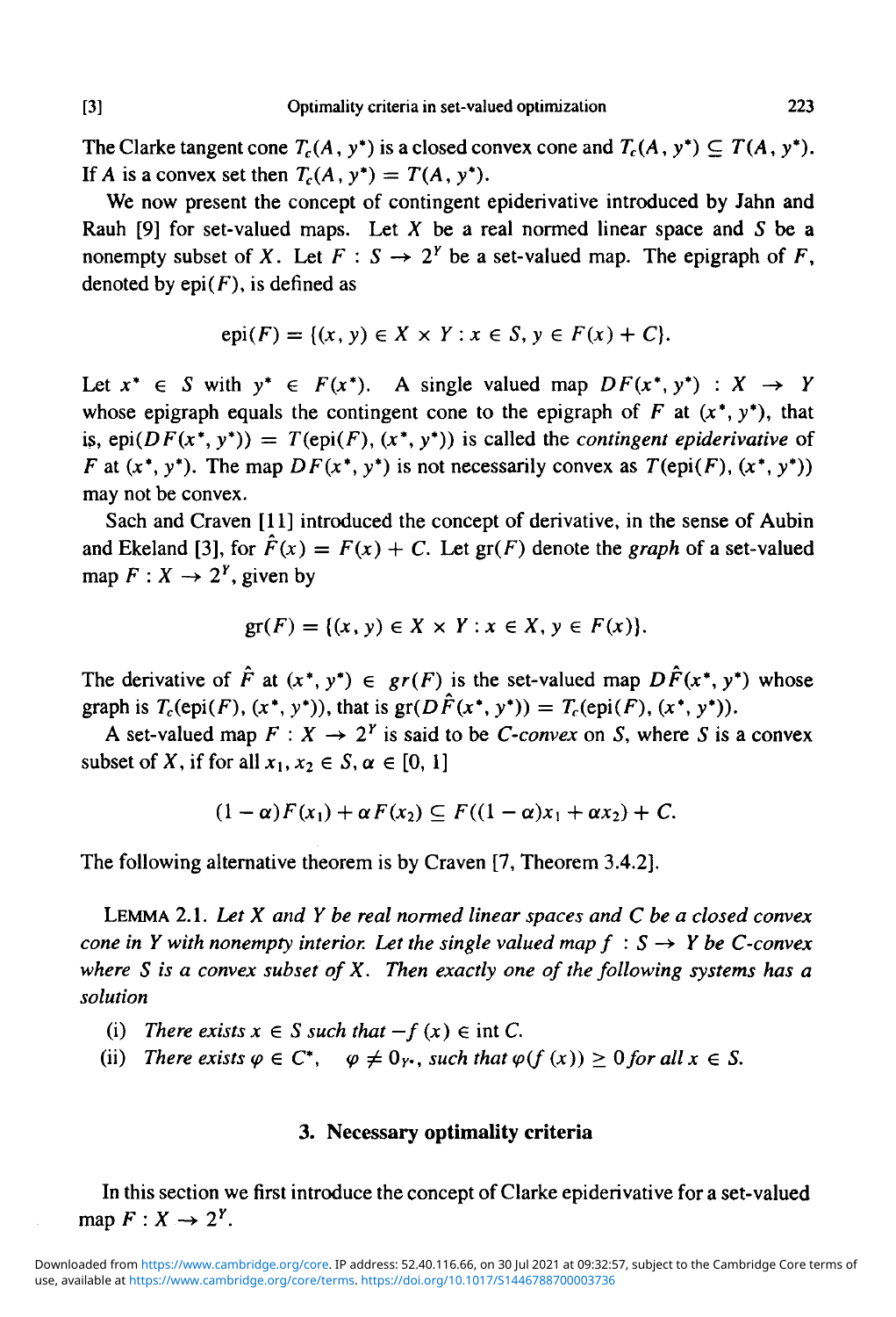DEFINITION 3.1. Let  $x^* \in X$  with  $y^* \in F(x^*)$ . A single valued map  $D_cF(x^*, y^*)$ :  $X \rightarrow Y$  whose epigraph equals the Clarke tangent cone to the epigraph of F at  $(x^*, y^*)$ , that is,  $epi(D_cF(x^*,y^*)) = T_c(epi(F), (x^*,y^*))$  is called the *Clarke epiderivative* of *F* at  $(x^*, y^*)$ .

As  $T_c(\text{epi}(F), (x^*, y^*))$  is a convex set it follows that  $D_cF(x^*, y^*) : X \to Y$  is a C-convex map, that is, for all  $x_1, x_2 \in X$ ,  $\alpha \in [0, 1]$ 

$$
(1-\alpha)D_c F(x^*, y^*)(x_1) + \alpha D_c F(x^*, y^*)(x_2) \in D_c F(x^*, y^*)(1-\alpha)x_1 + \alpha x_2) + C.
$$

On the lines of Theorem 4 of Jahn and Rauh [9] we can establish the following result.

LEMMA 3.1. Let  $F: X \to 2^Y$  be a set-valued map and C be a pointed convex cone *in Y. If the Clarke epiderivative DcF(x\*, y\*) exists, then it is sublinear.*

REMARK 3.1. It can be seen that if both the contingent epiderivative  $DF(x^*, y^*)$ and the Clarke epiderivative  $D_cF(x^*, y^*)$  exist, then for all  $x \in X$ 

$$
D_c F(x^*, y^*)(x) \in DF(x^*, y^*)(x) + C
$$

as  $T_c(\text{epi}(F), (x^*, y^*)) \subseteq T(\text{epi}(F), (x^*, y^*)$ .

REMARK 3.2. On comparing the definitions of the Clarke epiderivative and the derivative introduced by Sach and Craven [11] it follows that

$$
\operatorname{gr}(D\tilde{F}(x^*,y^*))=\operatorname{epi}(D_cF(x^*,y^*)),
$$

that is,  $D\hat{F}(x^*, y^*) = D_cF(x^*, y^*) + C$ .

The Clarke epiderivative is a single valued map whereas the derivative  $D\hat{F}(x^*, y^*)$ is a set-valued map. Therefore, it is meaningful to introduce the Clarke epiderivative  $D_cF(x^*, y^*)$  as it is easier to deal with a single valued map rather than a set-valued map.

We now derive the necessary optimality criteria for a constrained set-valued optimization problem. Let *X, Y, Z* be real normed linear spaces and let C and *D* be pointed convex cones in *Y* and *Z* respectively, with nonempty interiors. Let  $F : X \rightarrow 2^Y$ and  $G: X \to 2^Z$  be set-valued maps. Consider the following set-valued optimization problem

(P) W Min 
$$
F(x)
$$
 subject to  $G(x) \cap (-D) \neq \phi$ .

Let  $A = \{x \in X : G(x) \cap (-D) \neq \emptyset\}$ . We assume throughout that  $F(x) \neq \emptyset$ ,  $G(x) \neq \phi$ , for every  $x \in X$ . A point  $(x^*, y^*, z^*)$  is said to be a weak minimizer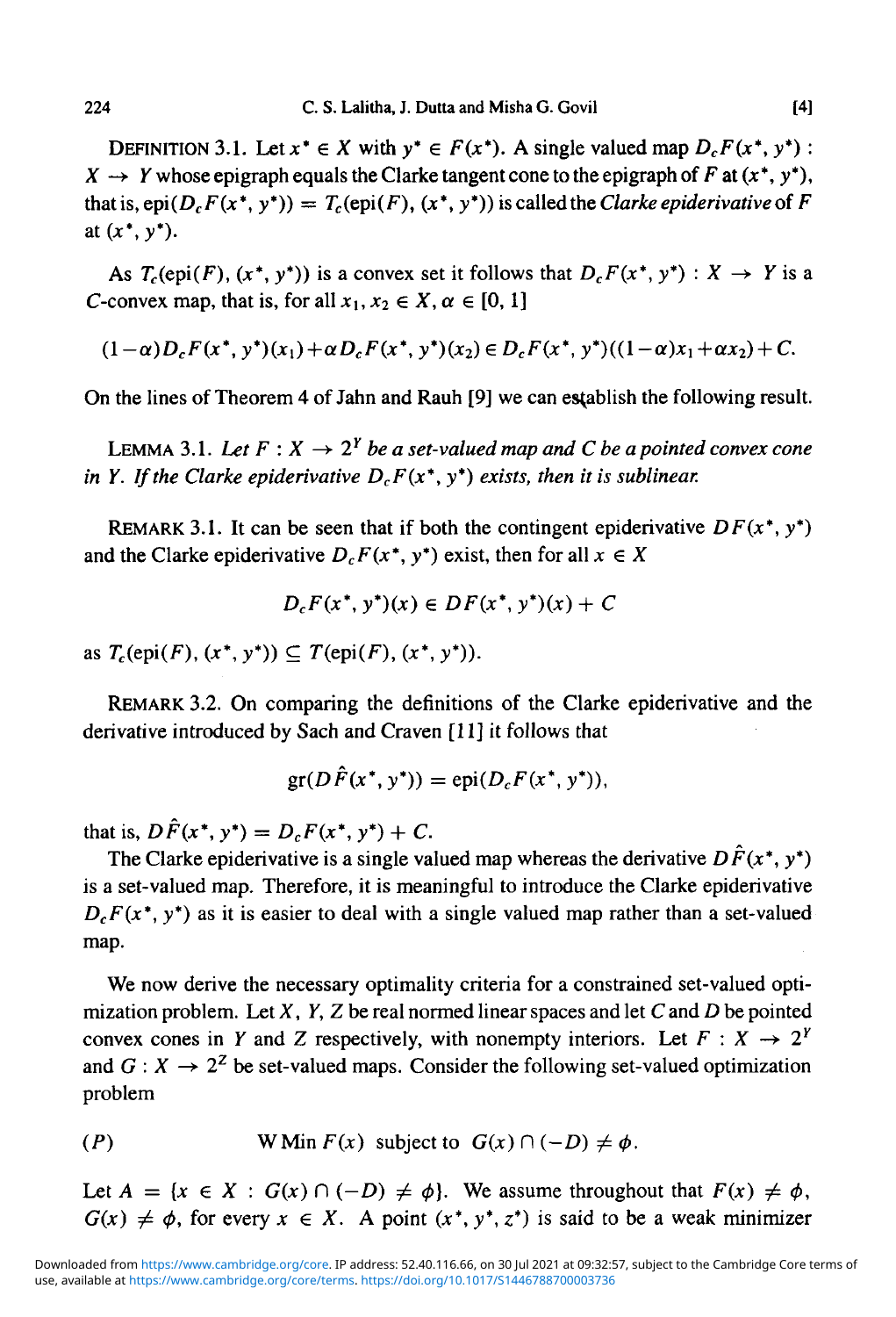of (P) if  $x^* \in A$ ,  $y^* \in F(x^*)$ ,  $z^* \in G(x^*) \cap (-D)$  and  $(y^* - F(A)) \cap \text{int } C = \phi$ , where  $F(A) = \bigcup_{x \in A} F(x)$ . The set-valued map  $(F, G) : X \to 2^{Y \times Z}$  is defined as  $(F, G)(x) = F(x) \times G(x)$  for all  $x \in X$ . We now establish the following necessary optimality theorem for Problem *(P).*

THEOREM 3.1. *If(x\*, y\*,* z\*) *is a weak minimizer of (P), then there exists*

$$
(\varphi, \psi) \in C^* \times D^* \setminus \{(0_{Y^*}, 0_{Z^*})\}
$$

*such that for all*  $(y, z) \in D_c(F, G)(x^*, y^*, z^*)(X)$ ,  $\varphi(y) + \psi(z) \ge 0$  and  $\psi(z^*) = 0$ .

PROOF. We will first prove that

$$
[D_c(F, G)(x^*, y^*, z^*)(x) + (0_Y, z^*)] \not\in (-\text{int } C) \times (-\text{int } D)
$$

for any  $x \in X$ , where int C denotes the interior of C. Suppose on the contrary there exists  $u \in X$  such that

$$
(v, w) + (0_Y, z^*) \in (-\operatorname{int} C) \times (-\operatorname{int} D),
$$

where  $(v, w) = D_c(F, G)(x^*, y^*, z^*)(u)$ . By the definition, we get

$$
(u, v, w) \in \text{epi}(D_c(F, G), (x^*, y^*, z^*)) = T_c(\text{epi}(F, G), (x^*, y^*, z^*)).
$$

As  $T_c(\text{epi}(F, G), (x^*, y^*, z^*)) \subseteq T(\text{epi}(F, G), (x^*, y^*, z^*))$  there exists a sequence  $(x_n, y_n, z_n)$  with  $x_n \in X$ ,  $y_n \in F(x_n) + C$ ,  $z_n \in G(x_n) + D$  and a sequence  $(\lambda_n)$  of positive real numbers such that  $\lim_{n\to\infty} (x_n, y_n, z_n) = (x^*, y^*, z^*)$  and

$$
\lim_{n\to\infty}\lambda_n(x_n-x^*,y_n-y^*,z_n-z^*)=(u,v,w).
$$

Since  $v \in -$  int C and  $w + z^* \in -$  int D, there exist natural numbers  $N_1$ ,  $N_2$  such that  $\lambda_n(y_n - y^*) \in -\text{int } C \forall n \geq N_1 \text{ and } \lambda_n(z_n - z^*) + z^* \in -\text{int } D \forall n \geq N_2.$  Choose  $N \ge \max(N_1, N_2)$ . Then

(1) 
$$
y_N - y^* \in -\text{int } C, \quad z_N - (1 - 1/\lambda_N) z^* \in -\text{int } D.
$$

Thus, we have that  $y^* \in y_N + \text{int } C$ . As  $y_N \in F(x_N) + C$ , it follows from (1) that  $y^* \in F(x_N) + C + \text{int } C$ , that is,

(2) 
$$
(y^* - F(x_N)) \cap \text{int } C \neq \phi.
$$

We can suitably choose N such that  $\lambda_N > 1$ . Since  $z^* \in -D$  we have  $(1-(1/\lambda_N))z^* \in$ *–D.* As D is a convex cone, on using (1) it follows that  $z_N \in -$  int D. Also since  $z_N \in G(x_N) + D$  we have  $z_N = \alpha + \beta$  where  $\alpha \in G(x_N)$ ,  $\beta \in D$ . As  $z_N \in - \text{int } D$ ,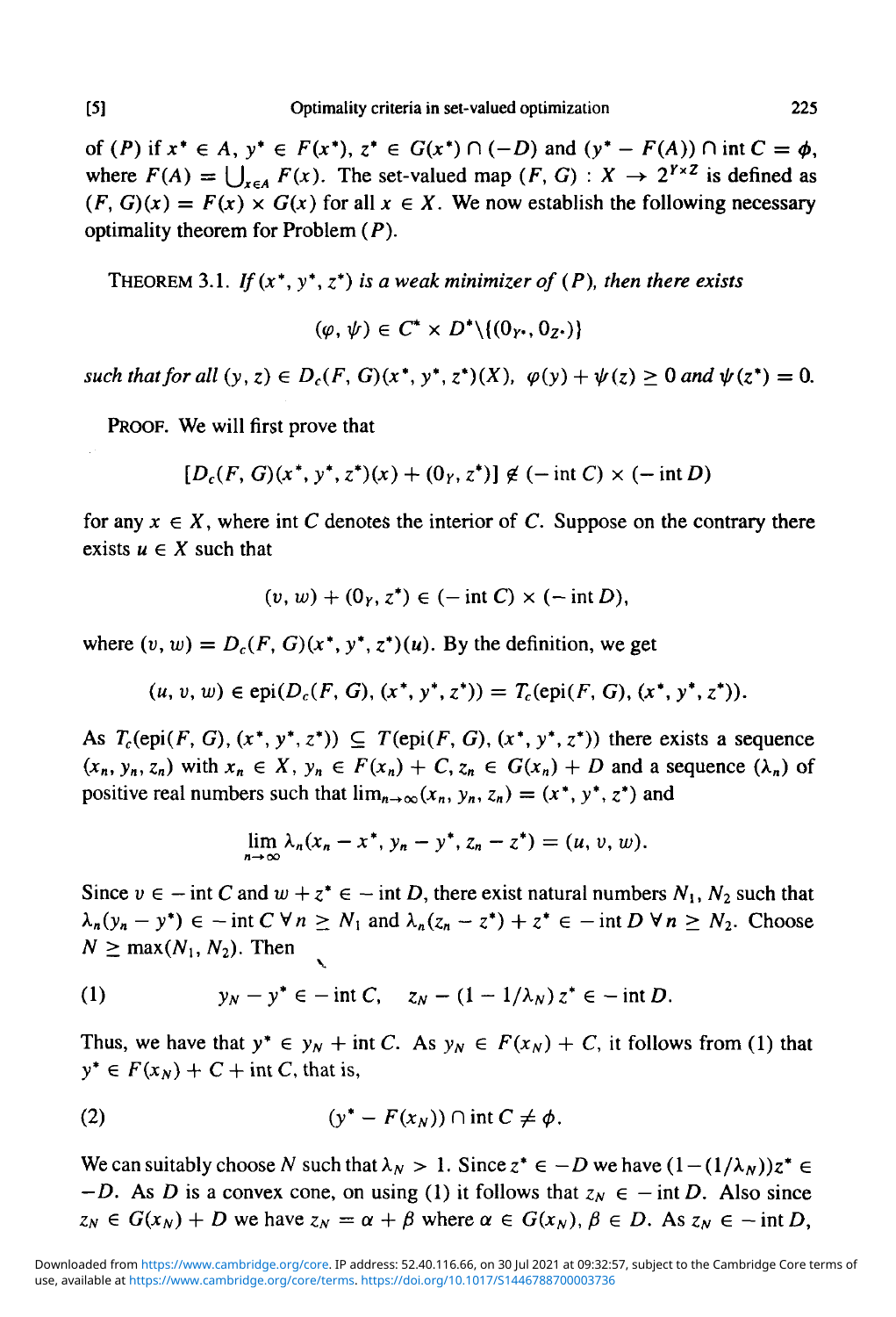we have  $\alpha \in -\beta$  - int  $D \subseteq -D$  - int  $D \subseteq -D$  and hence  $\alpha \in G(x_N) \cap (-D)$  that is,  $x_N$  is a feasible solution of (P). Thus (2) contradicts the fact that  $(x^*, y^*, z^*)$  is a weak minimizer of  $(P)$ .

Since  $D_c(F, G)(x^*, y^*, z^*)$  is sublinear (see Lemma 3.1) it is a  $C \times D$ -convex map and hence by Lemma 2.1 there exists  $(\varphi, \psi) \in C^* \times D^* \setminus \{(0_{\gamma^*}, 0_{Z^*})\}$  such that

$$
\varphi(y) + \psi(z + z^*) \ge 0
$$

for all  $(y, z) \in D_c(F, G)(x^*, y^*, z^*)(X)$ . As  $D_c(F, G)(x^*, y^*, z^*)$  is positively homogeneous, we have  $D_c(F, G)(x^*, y^*, z^*)(0) = (0<sub>r</sub>, 0<sub>z</sub>)$ . Thus from (3) it follows that  $\psi(z^*) \geq 0$ . Also as  $z^* \in -D$ , we have  $\psi(z^*) \leq 0$  and hence  $\psi(z^*) = 0$ . Since  $\psi$  is a continuous linear function and  $\psi(z^*) = 0$  it follows from (3) that  $\varphi(y) + \psi(z) \ge 0$ for all  $(y, z) \in D_c(F, G)(x^*, y^*, z^*)(X)$ .

REMARK 3.3. In a recent paper by Gotz and Jahn [8] necessary optimality conditions were obtained for Problem  $(P)$  in terms of the contingent epiderivative assuming the cone-convexity of the set-valued maps *F* and *G.* However when the necessary optimality conditions are derived in terms of the Clarke epiderivative no convexity assumption is required on the set-valued maps *F* and *G.*

REMARK 3.4. Sach and Craven [11, Theorem 1] obtained the Fritz-John necessary optimality conditions in terms of the derivative of the set-valued map  $(F(x) - y^*) \times$  $G(x) + (C \times D)$ . However it may be noted that in Theorem 3.1 we obtain an additional complementarity condition  $\psi(z^*) = 0$  unlike the Fritz-John optimality conditions of Sach and Craven **[11].**

#### **4. Sufficient optimality criteria**

In this section we first introduce a new class of set-valued maps which extends the class of convex set-valued maps and use it to derive sufficient optimality conditions for the optimization problem  $(P)$ .

Avriel [4] introduced the concept of arcwise connectedness as a generalization of convexity by replacing the line segment joining two points by a continuous arc. A subset S of X is said to be an arcwise connected set if for all  $x_1, x_2 \in S$  there exists a continuous arc  $H_{x_1,x_2}(\alpha)$  defined on [0, 1] with a value in *S* such that  $H_{x_1,x_2}(0) = x_1$ and  $H_{x_1,x_2}(1) = x_2$ .

DEFINITION 4.1. A set-valued map  $F: X \to 2^Y$  is said to be *C-arcwise connected* at  $x^* \in S$ , where S is an arcwise connected subset of X and C is a pointed convex cone in *Y*, if for all  $x \in S$ ,  $\alpha \in [0, 1]$ ,

$$
(1-\alpha)F(x^*)+\alpha F(x)\subseteq F(H_{x^*,x}(\alpha))+C.
$$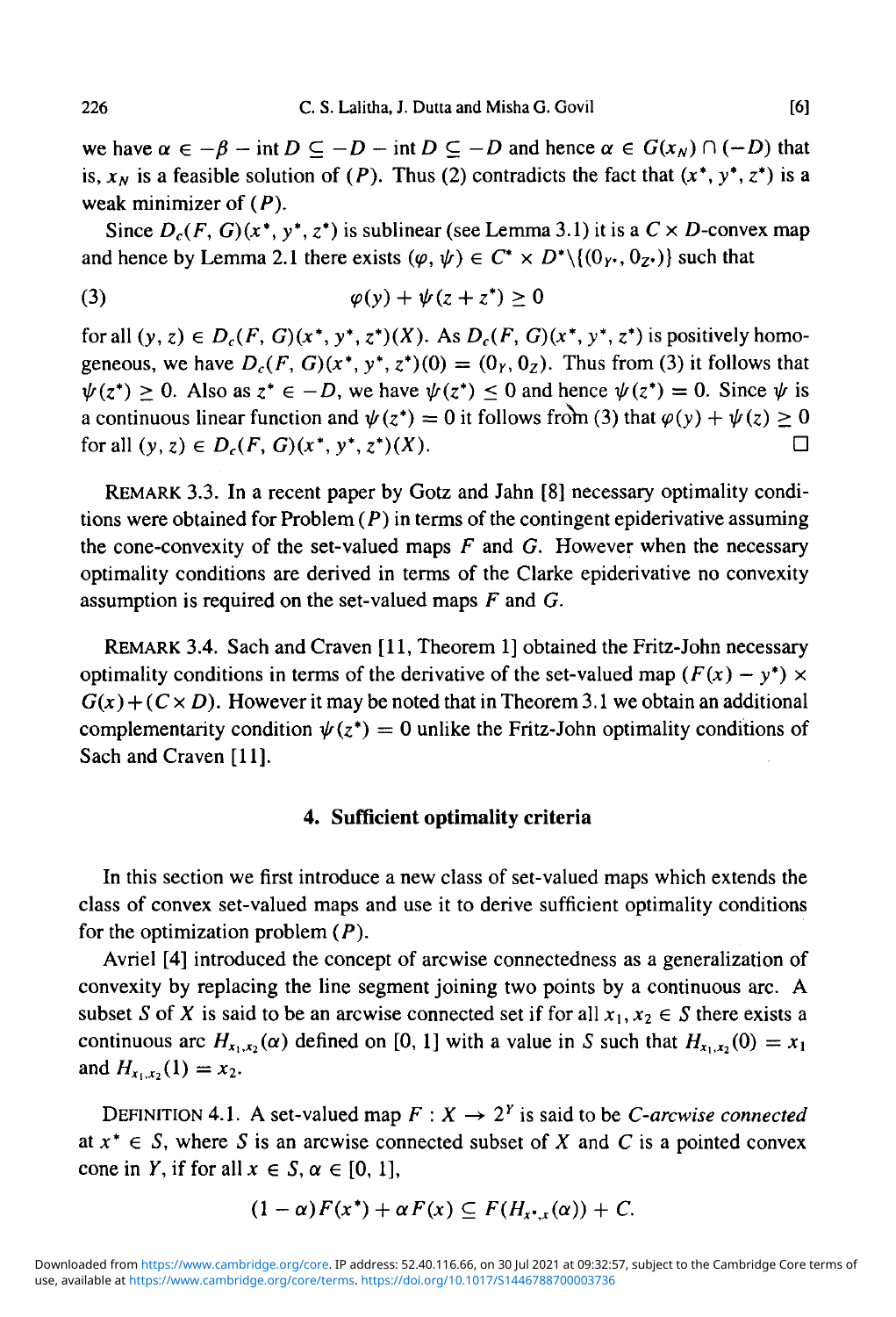A set-valued map *F* is said to be C-arcwise connected on 5, if it is C-arcwise connected at each  $x^* \in S$ .

Clearly every C-convex set-valued map is C-arcwise connected where  $H_{x_1,x_2}(\alpha)$  =  $(1 - \alpha)x_1 + \alpha x_2$ . The following examples illustrate that the converse is not necessarily true.

EXAMPLE 4.1. Let  $X = R^2$ ,  $Y = R$ ,  $C = R_+$  and

$$
S = \{(x_1, x_2) : x_1^2 + x_2^2 \ge 1, x_1 \ge 0, x_2 \ge 0\}.
$$

Define  $H_{x,u}(\alpha) = (((1-\alpha)x_1^2 + \alpha u_1^2)^{1/2}, ((1-\alpha)x_2^2 + \alpha u_2^2)^{1/2})$ , where  $x = (x_1, x_2)$ and  $u = (u_1, u_2)$ . Clearly *S* is an arcwise connected set. Define  $F : X \to 2^r$  as

$$
F(x) = \begin{cases} [0, 2] & \text{if } x_1^2 + x_2^2 \ge 1; \\ [3, 5] & \text{if } x_1^2 + x_2^2 < 1. \end{cases}
$$

The set-valued map *F* is C-arcwise connected on S, but it is not C-convex because for  $x = (1, 0), u = (0, 1), \alpha = 1/2$  the following does not hold

$$
(1-\alpha)F(x) + \alpha F(u) \subseteq F((1-\alpha)x + \alpha u) + C.
$$

EXAMPLE 4.2. Let  $X = R$ , Y be the set of real sequences converging to zero, C be the set of nonnegative real sequences converging to zero and  $S = R_+$ *. Y* is a normed linear space with  $||y|| = \sup_n |y_n|$  for  $y = (y_n) \in Y$ . Define  $H_{x,u}(\alpha) =$  $(1 - \alpha)^{1/2}x + \alpha^{1/2}u$ , for  $x, u \in S$ . Define  $F : R \to 2^Y$  as

$$
F(x) = \{(x^2/n), (-x^2/n)\}.
$$

From the definition of F we can see that F is set-valued map since at each  $x \in R$ , *F(x)* is the set consisting of two sequences from *Y*, defined in that particular fashion. It can be seen that *F* is a C-arcwise connected set-valued map on 5, but it is not C-convex, because for  $x = 1$ ,  $u = 3$ ,  $\alpha = 1/2$  the following does not hold

$$
(1-\alpha)F(x) + \alpha F(u) \subseteq F((1-\alpha)x + \alpha u) + C.
$$

Sach and Craven [11] generalized the concept of invexity for set-valued maps. One of the generalizations, namely invex 2 is given in terms of the the derivative  $D\hat{F}(x^*, y^*)$  of  $\hat{F}$  at  $(x^*, y^*)$  where  $\hat{F}(x) = F(x) + C$ . A set-valued map  $F: X \to 2^Y$ is said to be invex 2 at  $(x^*, y^*) \in \text{gr}(F)$ , if for every  $x \in X$  there exists  $\eta \in X$  such that

$$
F(x) + C - y^* \subseteq D\hat{F}(x^*, y^*)(\eta).
$$

We now give an example of a *C*-arcwise connected set-valued valued map which is not invex 2 for any  $\eta \in X$ .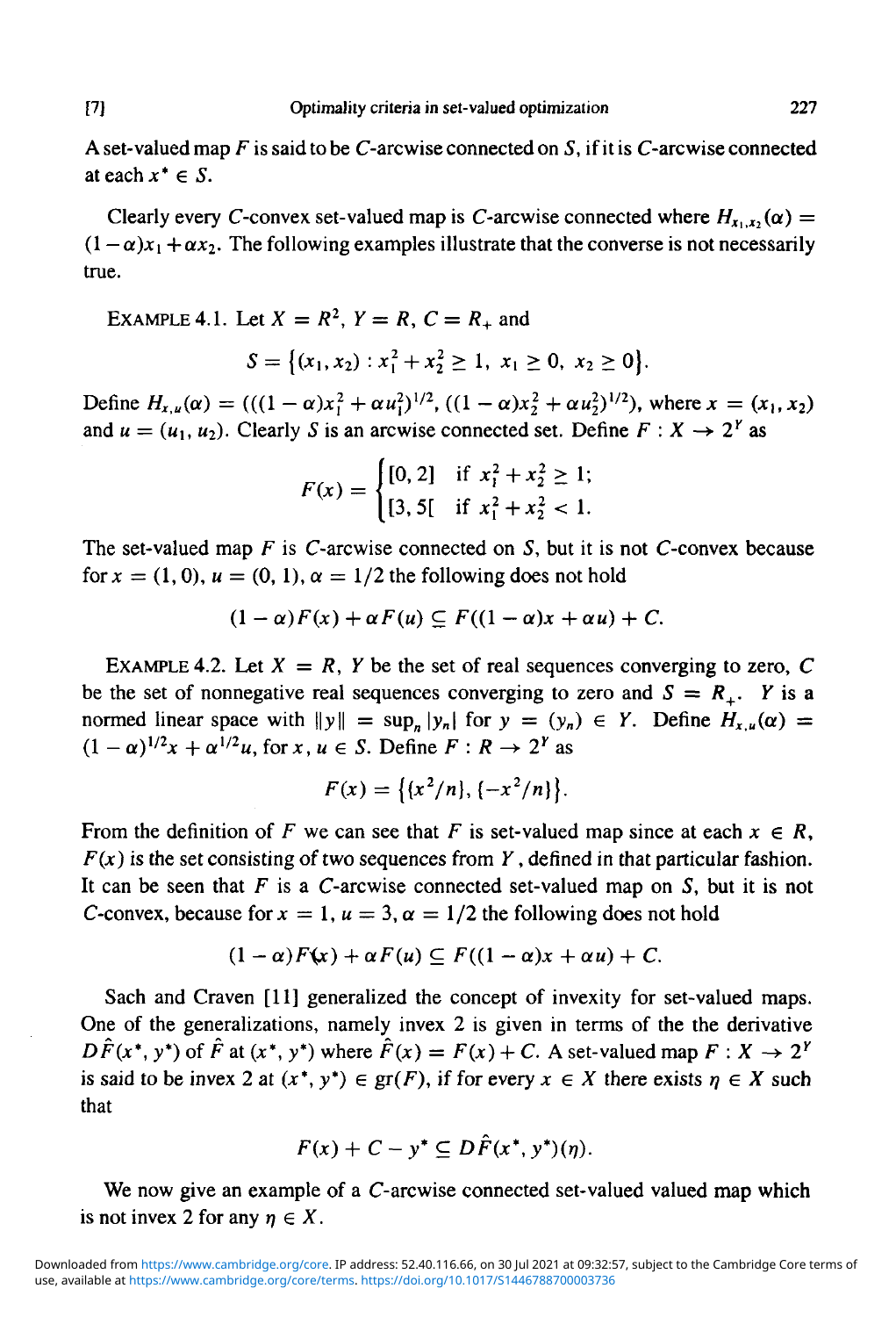EXAMPLE 4.3. Let  $X = Y = R$ ,  $S = C = R<sub>+</sub>$ . Define  $H_{x^*,x}(\alpha) = ((1 - \alpha)x^{*^2} +$  $\left(\frac{\alpha x^2}{2}\right)^{1/2}$  for  $x^*$ ,  $x \in S$ . Define  $F: X \to 2^Y$  as  $F(x) = [-x^2, 0]$ . It can be seen that F is C-arcwise connected on S but is not invex 2 at  $(x^*, y^*) = (0, 0)$ , because for  $(x, y) = (1, -1)$  the following does not hold

$$
F(x) - y^* + C \subseteq D\hat{F}(x^*, y^*)(\eta)
$$

for any  $\eta \in X$ .

We now characterize a *C*-arcwise connected set-valued map in terms of its epigraph.

DEFINITION 4.2. A subset  $A \times B$  of  $X \times Y$  is said to be arcwise-convex if A is an arcwise connected subset of X and *B* is a convex subset of *Y.*

THEOREM 4.1. Let  $F : S \rightarrow 2^Y$  be a set-valued map, where S is an arcwise *connected set. The set-valued map F is C-arcwise connected, if and only if,* epi(F) *is an arcwise-convex subset of*  $X \times Y$ .

**PROOF.** Let F be a C-arcwise connected set-valued map. Let  $(x_i, y_i) \in ep(F)$ ,  $i = 1, 2$ . By definition for  $\alpha \in [0, 1]$ , we have

$$
(1-\alpha)F(x_1)+\alpha F(x_2)\subseteq F(H_{x_1,x_2}(\alpha))+C.
$$

Since  $(1 - \alpha)y_1 + \alpha y_2 \in (1 - \alpha)F(x_1) + \alpha F(x_2) + C$ , we have

$$
(1-\alpha)y_1+\alpha y_2\in F(H_{x_1,x_2}(\alpha))+C.
$$

Thus for  $\alpha \in [0, 1]$ ,  $(H_{x_1, x_2}(\alpha), (1 - \alpha)y_1 + \alpha y_2) \in \text{epi}(F)$ .

Conversely, let  $x_i \in S$ ,  $y_i \in F(x_i)$ ,  $i = 1, 2$ . Clearly  $(x_i, y_i) \in \text{epi}(F)$ ,  $i = 1, 2$ . As epi(F) is an arcwise-convex set, for  $\alpha \in [0, 1]$  we have

$$
(H_{x_1,x_2}(\alpha), (1-\alpha)y_1+\alpha y_2) \in \text{epi}(F),
$$

that is, for  $\alpha \in [0, 1]$ ,  $(1 - \alpha)y_1 + \alpha y_2 \in F(H_{x_1, x_2}(\alpha)) + C$ . Hence F is a C-arcwise connected set-valued map on  $S$ .

The following theorems give necessary conditions for C-arcwise connectedness of a set-valued map.

THEOREM 4.2. If  $F: X \rightarrow 2^Y$  is a C-arcwise connected set-valued map on S, *where S* is an arcwise connected subset of *X*, then for all  $x^*$ ,  $x \in S$ ,  $y^* \in F(x^*)$ 

$$
F(x) - y^* \subseteq DF(x^*, y^*)(H'_{x^*, x}(0+)) + C
$$

*where*

$$
H'_{x^*,x}(0+) = \lim_{\alpha \downarrow 0} \frac{H_{x^*,x}(\alpha) - H_{x^*,x}(0)}{\alpha}
$$

use, available at https://www.cambridge.org/core/terms. https://doi.org/10.1017/S1446788700003736 Downloaded from https://www.cambridge.org/core. IP address: 52.40.116.66, on 30 Jul 2021 at 09:32:57, subject to the Cambridge Core terms of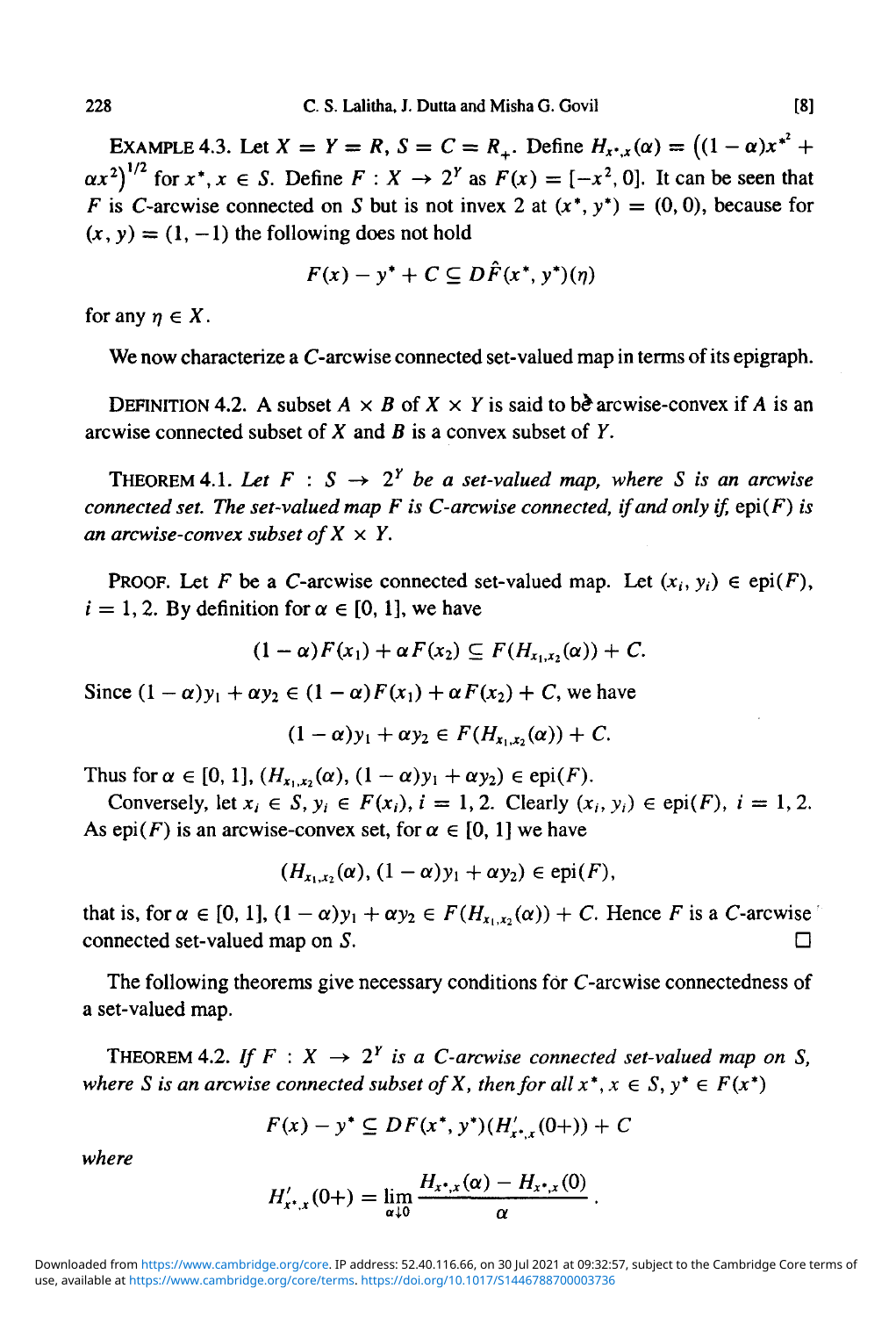We assume that  $H'_{r,r}(0+)$  exists for all  $x^*, x \in S$ .

PROOF. Let  $x \in S$  and  $y \in F(x)$ . Define a sequence  $(x_n, y_n)$  as

$$
x_n = H_{x^*,x} (1/n), \quad y_n = y^* + (y - y^*)/n.
$$

As *S* is an arcwise connected set, it follows that  $x_n \in S$ . Also  $\lim_{n\to\infty} y_n = y^*$  and  $\lim_{n\to\infty} x_n = x^*$ . As *F* is a *C*-arcwise connected set-valued map, we have

$$
y_n \in \left(1-\frac{1}{n}\right)F(x^*) + \frac{1}{n}F(x) \subseteq F\left(H_{x^*,x}\left(\frac{1}{n}\right)\right) + C,
$$

that is,  $y_n \in F(x_n) + C$ . Hence the elements of the sequence  $(x_n, y_n)$  belong to epi(F) with  $\lim_{n\to\infty}$  $(x_n, y_n) = (x^*, y^*)$ . Moreover,

$$
\lim_{n\to\infty} n(x_n - x^*) = \lim_{n\to\infty} n\left(H_{x^*,x}(1/n) - H_{x^*,x}(0)\right) = H'_{x^*,x}(0+).
$$

Hence  $\lim_{n\to\infty} n(x_n - x^*, y_n - y^*) = (H'_x, (0+), y - y^*)$  and consequently

$$
(H'_{x^*,x}(0+), y - y^*) \in T(\text{epi}(F), (x^*, y^*)) = \text{epi}(DF(x^*, y^*)).
$$

Therefore,  $y - y^* \in DF(x^*, y^*)(H'_{x^*, x}(0+)) + C$  and hence the result.  $\Box$ 

THEOREM 4.3. Let  $F: X \to 2^Y$  be a C-arcwise connected set-valued map on S, *where S is an arcwise connected subset of X. Assume that*  $H'_{r}$ *,*  $(0+)$  *(as defined in Theorem* 4.2*)* exists for all  $x^*$ ,  $x \in S$  then for all  $(\varphi, -\psi) \in N(\text{epi}(F), (x^*, y^*))$ ,  $x^* \in S$ ,  $y^* \in F(x^*)$ ,  $\psi \in C^*$ ,  $\|\psi\| = 1$  *and all*  $x \in S$ 

$$
\sigma_{F(x)}(\psi) - \psi(y^*) \geq \varphi(H'_{x^*,x}(0+))
$$

*where*  $\sigma_{F(x)}(\psi) = \inf_{y \in F(x)} \psi(y)$ .

PROOF. By the previous theorem for any  $y \in F(x)$ , we have

$$
y - y^* \in DF(x^*, y^*)(H'_{x^*,x}(0+)) + C,
$$

that is,

$$
(H'_{x^*,x}(0+), y - y^*) \in \text{epi}(DF(x^*, y^*)) = T(\text{epi}(F), (x^*, y^*)).
$$

As  $(\varphi, -\psi) \in N(\text{epi}(F), (x^*, y^*))$  we have  $\varphi(H'_{x^*, x}(0+)) - \psi(y - y^*) \leq 0$  which implies the result.  $\Box$ 

We now turn to the main result of this section. Sufficient optimality conditions are obtained in terms of contingent epiderivative and not in terms of Clarke epiderivative, as necessary condition for C-arcwise connectedness set-valued map is known in terms of contingent epiderivative (see Theorem 4.2.).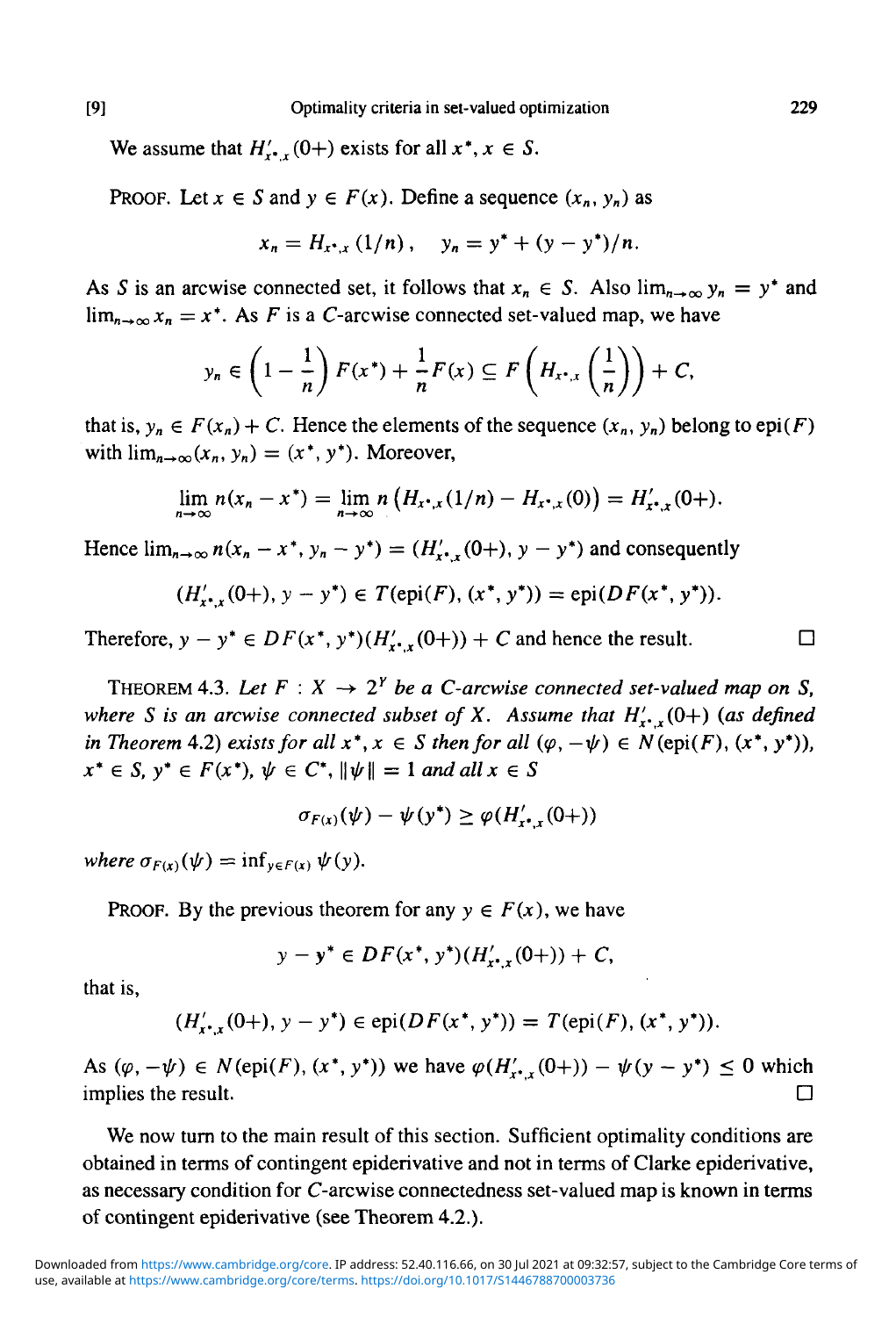THEOREM 4.4. Let  $(F, G) : X \to 2^Y \times 2^Z$  be a  $(C \times D)$ -arcwise connected set*valued map on S, where*  $A = \{x \in X : G(x) \cap (-D) \neq \emptyset\} \subseteq S$  and S is an *arcwise connected subset of X. If*  $x^* \in A$ ,  $y^* \in F(x^*)$ ,  $z^* \in G(x^*) \cap (-D)$ ,  $(\varphi, \psi) \in$  $(C^*, D^*) \setminus \{ (0^*, 0^*) \}$  are such that

$$
\varphi(y) + \psi(z) \ge 0
$$

and

$$
\psi(z^*)=0.
$$

for all  $(y, z) \in D(F, G)(x^*, y^*, z^*)(X)$ , then  $(x^*, y^*, z^*)$  *is a weak minimizer of*  $(P)$ *.* 

**PROOF.** On the contrary let  $(x^*, y^*, z^*)$  be not a weak minimizer of  $(P)$ . Then there exist  $x \in A$ ,  $y \in F(x)$ ,  $z \in G(x) \cap (-D)$  such that  $y^* - y \in \text{int } C$ . This implies that

$$
\varphi(y-y^*)<0, \quad \psi(z)\leq 0.
$$

As  $(F, G)$  is a  $(C \times D)$ -arcwise connected set-valued map on S, it follows from Theorem 4.2 that  $(y, z) - (y^*, z^*) \in D(F, G)(x^*, y^*, z^*)(H'_{x^*}(0+)) + (C \times D).$ Hence for some  $(y^0, z^0) \in D(F, G)(x^*, y^*, z^*)(H'_{t^*,y}(0+)), (c^0, d^0) \in C \times D$  we have

(7) 
$$
(y, z) - (y^*, z^*) = (y^0, z^0) + (c^0, d^0).
$$

As  $(c^0, d^0) \in C \times D$  we get

$$
\varphi(c^0) \geq 0, \quad \psi(d^0) \geq 0.
$$

Using (5), (6), and (8) in (7) we get

$$
\varphi(y^0) + \psi(z^0) < 0
$$

which contradicts (4) and hence we arrive at the result.  $\square$ 

#### **Acknowledgement**

The authors are grateful to Professor B. D. Craven for his helpful comments which have vastly improved the earlier version of the paper.

#### **References**

[1] J.-P. Aubin, 'Contingent derivatives of set-valued maps and existence of solutions to nonlinear inclusions and differential inclusions', in: *Mathematical analysis and applications. Part A* (ed. I. Nachbin), Adv. in Math. Suppl. Stud. 7a (Academic Press, New York, 1981) pp. 159-229.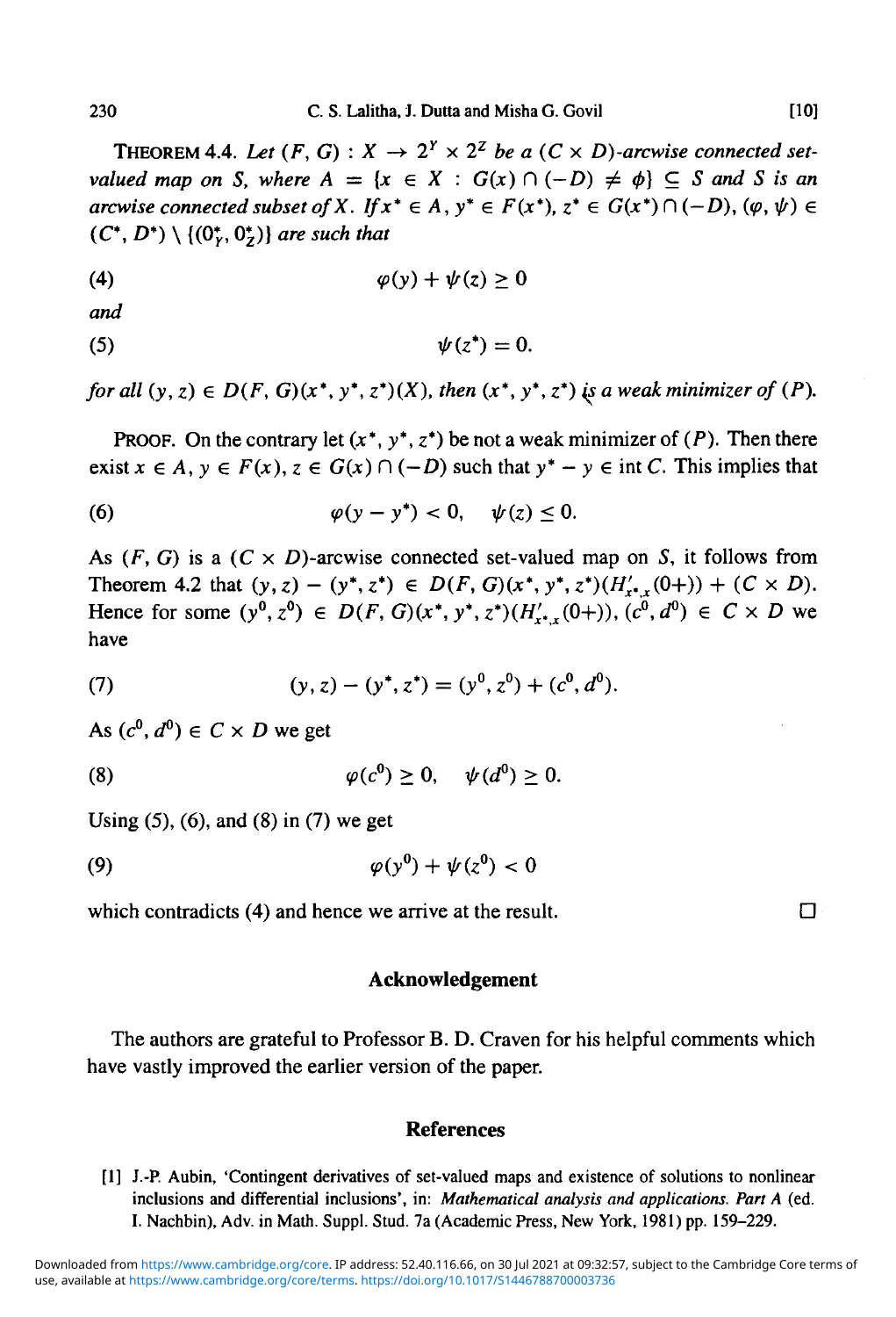- [2] , 'Ioffe's fans and generalized derivatives of vector valued maps', in: *Convex analysis and optimization (London, 1980)* (eds. J.-P. Aubin and R. Vinter), Research Notes in Math. 57 (Pitman, Boston, 1982) pp. 1-17.
- [3] J.-P. Aubin and I. Ekeland, *Applied nonlinear analysis* (Wiley, New York, 1984).
- [4] M. Avriel, *Nonlinear programming: theory and method* (Prentice-Hall, Englewood Cliffs, New Jersey, 1976).
- [5] F. H. Clarke, *Optimization and nonsmooth analysis* (John Wiley, New York, 1983).
- [6] H. W. Corley, 'Optimality conditions for maximizations of set-valued functions', *J. Optim. Theory* Appl. 58 (1988), 1-10.
- [7] B. D. Craven, *Control and optimization* (Chapman and Hall Mathematics, 1995).
- [8] A. Gotz and J. Jahn, 'The Lagrange multiplier rule in set-valued optimization', *SIAMJ. Optim.* 10 (1999),331-344.
- [9] J. Jahn and R. Rauh, 'Contingent epiderivative and set-valued optimization', *Math. Methods Oper. Res.* 46(1997), 193-211.
- [10] D. T. Luc, 'Contingent derivatives of set-valued maps and applications to vector optimization', *Math. Programming* 50 (1991), 99-111.
- [11] P. H. Sach and B. D. Craven, 'Invexity in multifunction optimization', *Numer. Fund. Anal. Optim.* 12 (1991), 383-394.

Department of Mathematics Department of Mathematics

Rajdhani College **India Institute of Technology** Raja Garden Kanpur-208016 New Delhi-110015 India India e-mail: jdutta@iitk.ac.in

Department of Mathematics Shri Ram College of Commerce University of Delhi Delhi-110007 India

use, available at https://www.cambridge.org/core/terms. https://doi.org/10.1017/S1446788700003736 Downloaded from https://www.cambridge.org/core. IP address: 52.40.116.66, on 30 Jul 2021 at 09:32:57, subject to the Cambridge Core terms of